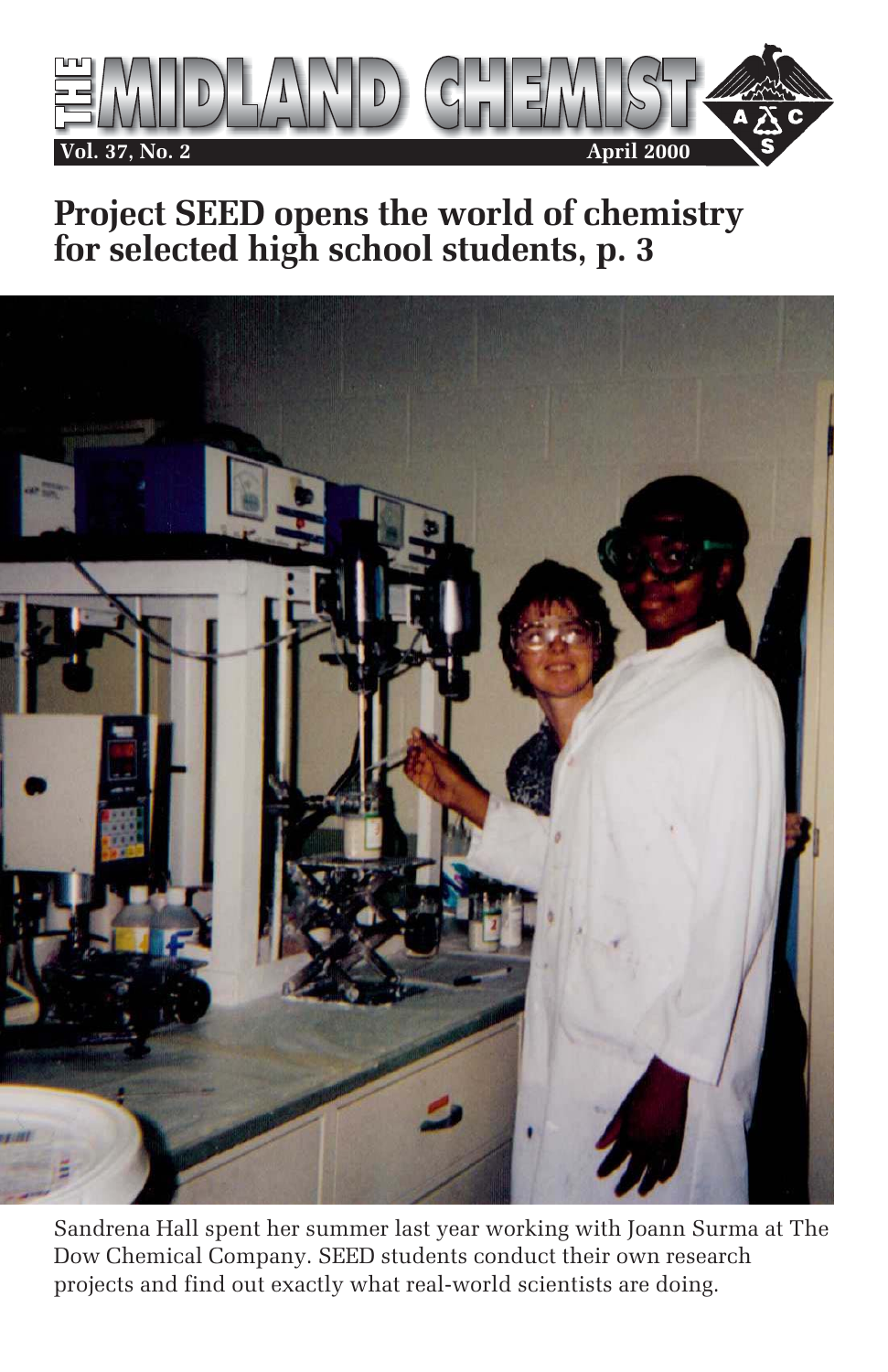

Volume 37, Number 2 April 2000

#### *In this issue...*

| Chairman's Column: Midland Section Member Meetings Are          |  |
|-----------------------------------------------------------------|--|
|                                                                 |  |
|                                                                 |  |
|                                                                 |  |
|                                                                 |  |
|                                                                 |  |
| Dow Corning and ACS Present 33rd Organosilicon Symposium 12     |  |
|                                                                 |  |
|                                                                 |  |
|                                                                 |  |
|                                                                 |  |
|                                                                 |  |
|                                                                 |  |
|                                                                 |  |
| Important Dates on the ACS Midland Section Calendar  Back cover |  |

*The Midland Chemist* is published eight times a year by the Midland Section of the American Chemical Society.

American Chemical Society Midland Section PO Box 2695 Midland, MI 48641-2695 http://www.cst.cmich.edu/org/acs\_midsec

#### *Volunteer Staff*

|                                                                      | 517-832-7485             |
|----------------------------------------------------------------------|--------------------------|
|                                                                      | ann.birch@editech-mi.com |
|                                                                      |                          |
|                                                                      |                          |
| Kerry Pacholke  Advertising                                          |                          |
|                                                                      |                          |
| James R. Birch  Layout design                                        |                          |
| © Copyright 2000 Midland Section of<br>the American Chemical Society |                          |

Please submit all articles and photographs to the editor, Ann Birch. Instructions for article submission are on the Midland Section web site, as is contact information for other staff members. Authors can also contact Ann directly with any questions.

Neither *The Midland Chemist*, nor the Midland Section, nor the American Chemical Society assumes any responsibility for the statements and opinions advanced by contributors of or to *The Midland Chemist*.

Contributors to this issue: Peggy Hill, Central Michigan University; Wendell Dilling, Central Michigan University; Tina Leaym, Dow Corning Corporation, Connie Murphy, The Dow Chemical Company; and Marcia Dilling. Chairman photo by Peggy Brisbane.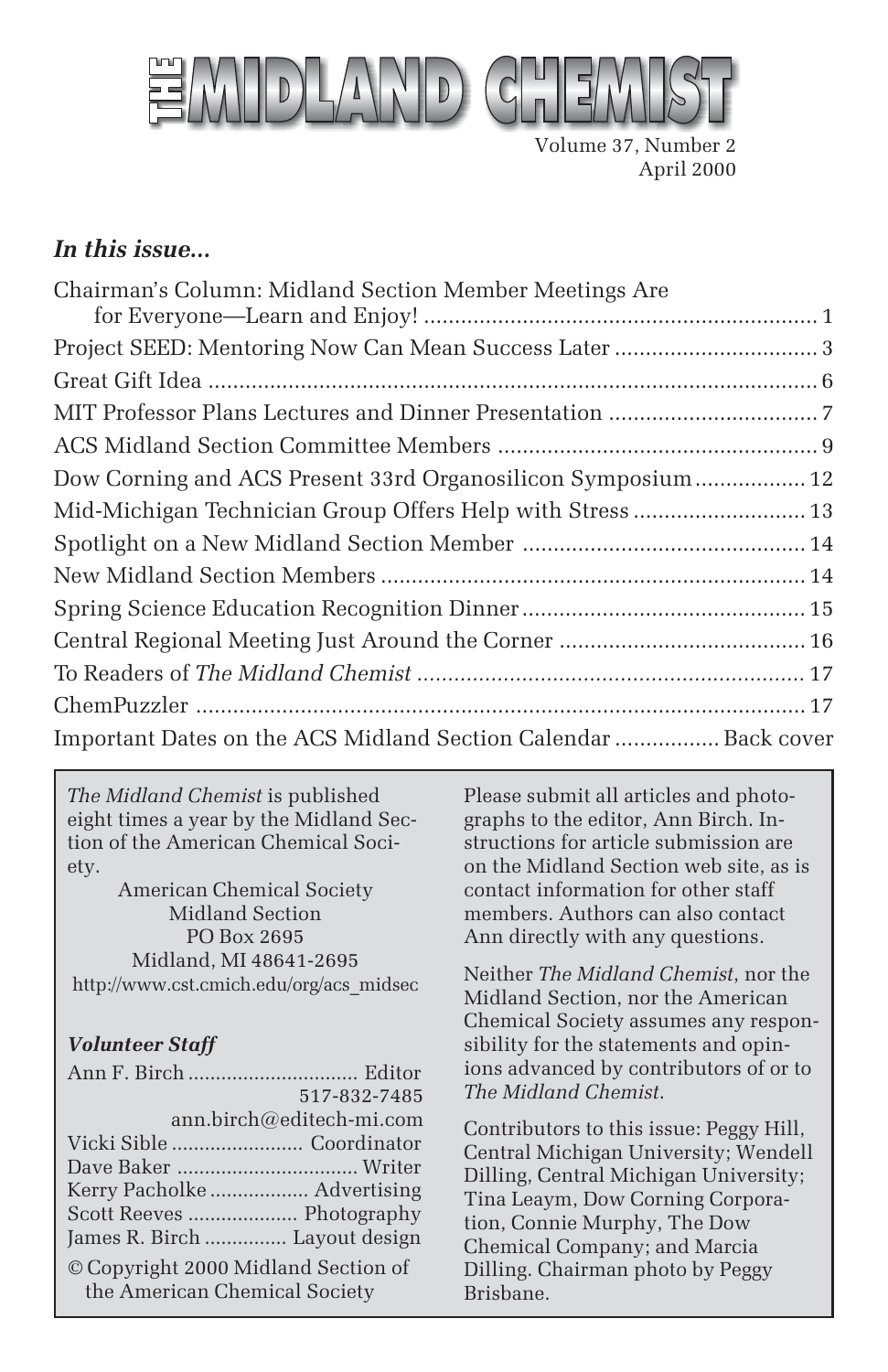### *Chairman's Column* **Midland Section Member Meetings Are for Everyone—Learn and Enjoy!**

**M**ould you like the Midland Section to have an active lecture or seminar program? With a dinner accompanying the program? Some of you indicated in the recently completed "all member" interest survey that you would like more Section meetings or gatherings where socializing and networking could be done in addition to hearing about new chemistry and technology.

During 1996 to 1998 the only meetings of this type the Section provided were Fall Scientific Meetings (FSM), Spring Science Education Recognition (SSER) Dinners, and Joint



Wendell Dilling, Chair ACS Midland Section

Detroit-Midland Sections meetings. I'm not counting Section Board of Directors meetings as member meetings, although they are open to all members. Few members attended the Joint Detroit-Midland meetings; those were held in Frankenmuth (1997) or Flint (1998 and 1999) and were organized mainly by the Detroit Section. The Frankenmuth meeting attracted about twelve Midland Section members whereas the Flint meetings attracted only three or four members each year. Attendance by Detroit Section members was in the range of twenty persons each year. Their Section has about twice as many members as the Midland Section.

In the 1960s the Midland Section held a member meeting with a visiting speaker about once a month, occasionally with a dinner. Although I don't remember exact numbers, my impression was that the attendance was usually fairly good. In recent decades, attendance at these types of meetings generally dwindled, and in the 1990s, on at least one occasion, the attendance was embarrassingly low. As a result, the Program Committees became reluctant to schedule such meetings. Some local corporations, academic institutions, and other organizations had their own seminar and lecture programs, perhaps obviating the need for ACS programs. Members also seemed to be busier with less time for ACS meetings.

However, as Program Chairman this past year I had occasion to review the attendance figures for Section member meetings from 1989 to 1998. This review showed that of the 16 non-FSM, non-SSER meetings from 1989 to 1995, only one had an attendance less than 10. Six meetings had an attendance of 13 to 20, six had 25 to 40, and three had 70 to 95. In my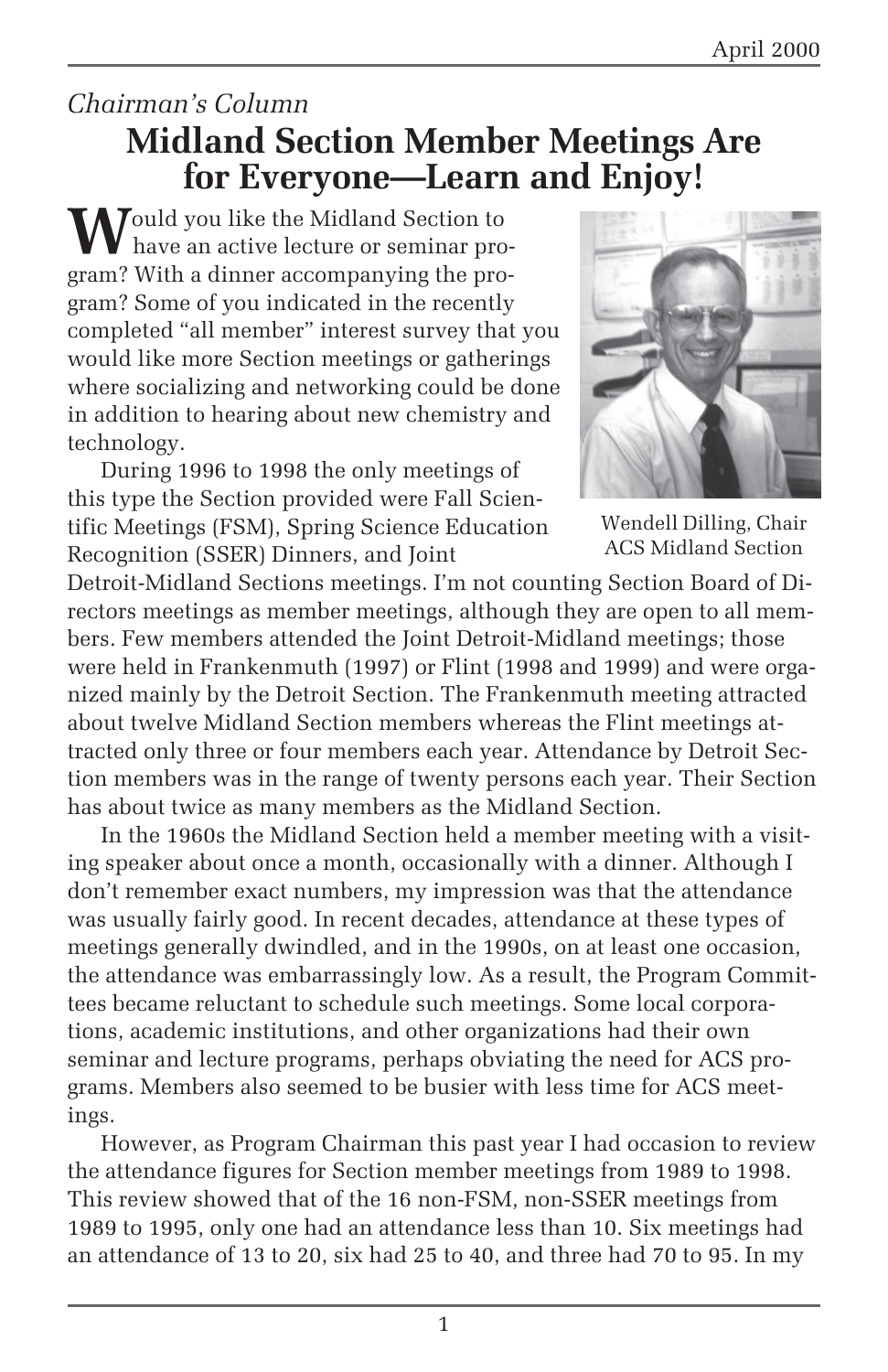opinion, although some of these attendance figures are not great, they are not so poor that they should have warranted a nearly complete shutdown of the member meeting program.

Because some of you indicated a renewed interest in programs and gatherings described above, last year's Program Committee offered a modest program series by scheduling two meetings in the latter part of 1999. The first was an ACS Tour Speaker in September at Central Michigan University followed by dinner at The Embers. The second was a presentation in November by Congressman Vernon Ehlers, Vice-Chairman of the House Science Committee, at a dinner in Midland. Attendance at these meetings was reasonable: 65 at CMU (mostly students and only a few members, 9 at the dinner) and 36 at the meeting with Congressman Ehlers.

The Program Committee for 2000 is continuing the trend in 1999 of planning approximately one meeting per quarter. These meetings will be an excellent opportunity to network and socialize with your ACS colleagues from other (and your own) companies and institutions. Hope to see you there.

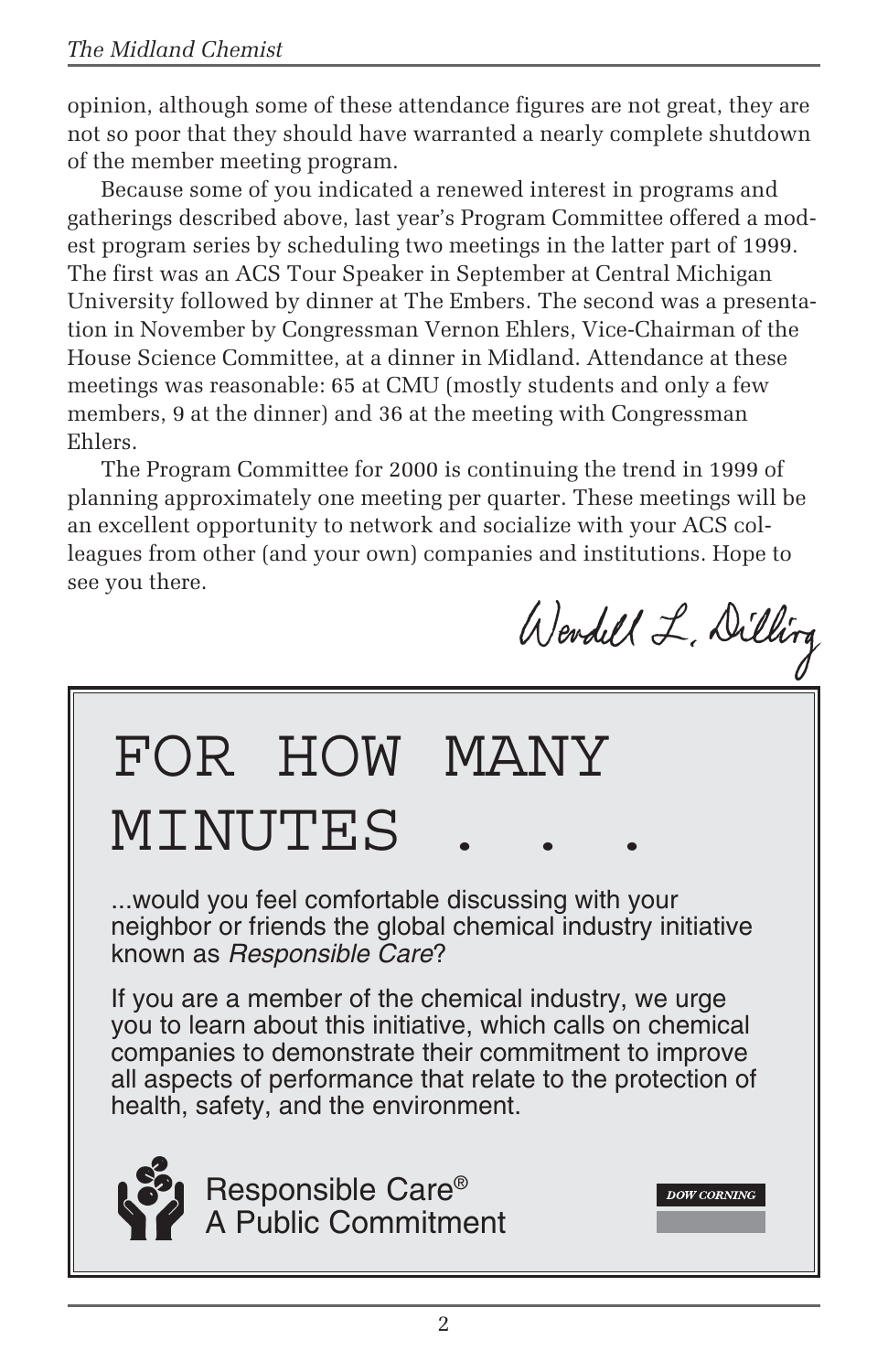## *Project SEED* **Mentoring Now Can Mean Success Later**

#### *By Peggy Hill*

**P**roject SEED is a terrific educational program that enables high school students to spend a summer as full-time research scientists working in an industrial or academic chemistry lab. The participants must have finished their junior or senior year of high school and have at least one

year of high school chemistry. Many high school science students are hesitant about considering a scientific career because they don't know what such a career entails. This program is aimed at those students who show potential for success in science, but who may not have considered science because of a lack of exposure to the working science world. School guidance counselors and high school chemistry teachers observe these students and encourage them to apply for the SEED positions. Some students do come with very definite career goals, while others are undecided about their future career. All, though, are enthusiastic, with a high level of interest in science.

The students' stipends are paid by funds from the national project SEED office and funds from the Midland Section of ACS. Central Michigan University helps provide support by paying registration and tuition fees so



*Annabelle Brooks and preceptor Ajit Sharma review research results at Ajit's CMU lab. Annabelle was featured in a recent issue of* Chemistry *magazine. She received a Project SEED college scholarship and was accepted into the Undergraduate Research Opportunity program at the University of Michigan.*

*Photo: Peggy Brisbane*

that the students can earn college credit for their work. A preceptor is a chemist who hosts a SEED student in their research lab, providing his or her student with a research topic, day-to-day supervision, encouragement, and mentoring. Preceptors are not paid for their efforts; they are volunteers.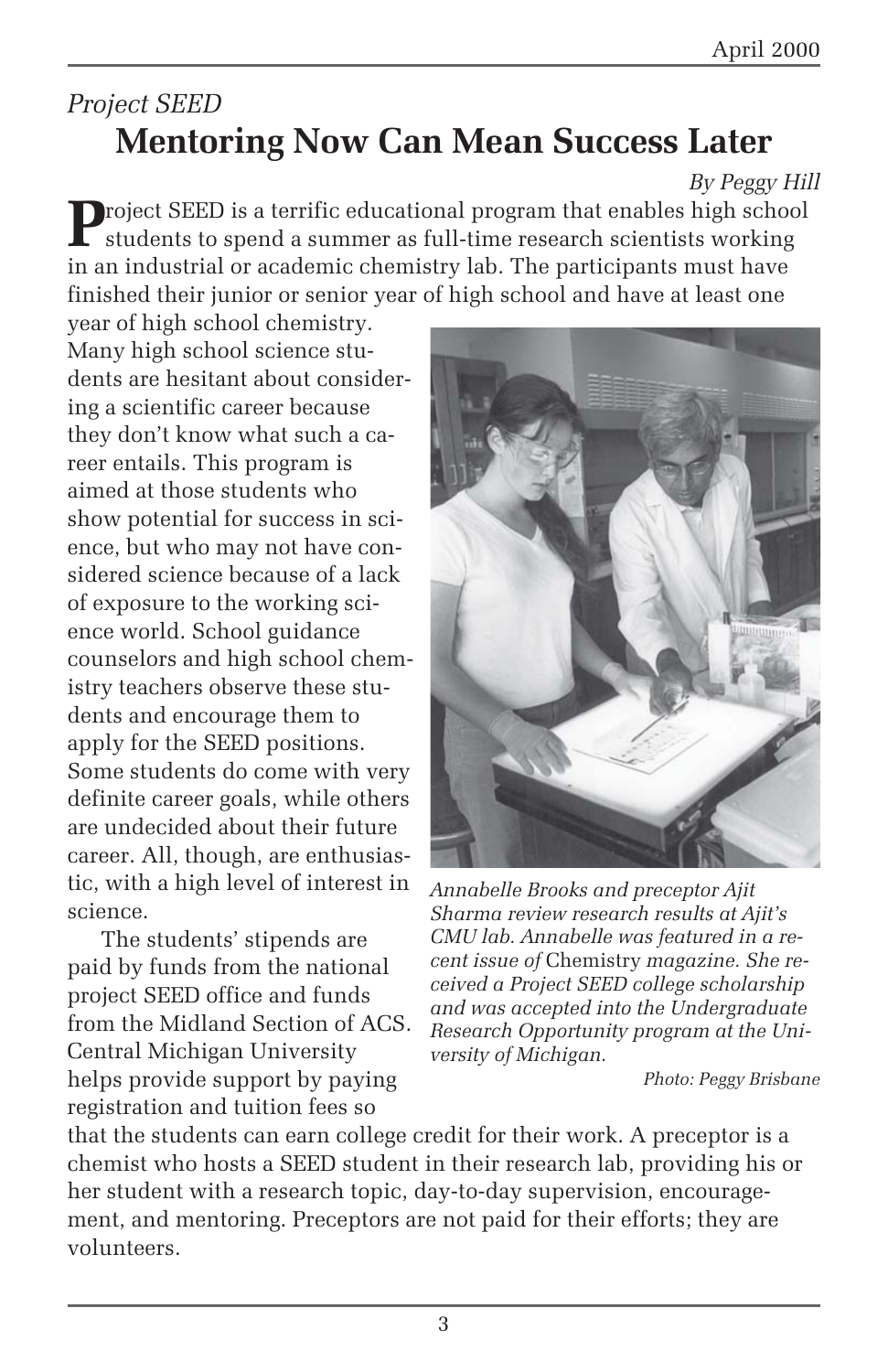According to National ACS, the scope of Project SEED includes:

- 31 years of summer programs
- 5500 student participants
- 60% of participants are female
- 70% of participants are from underrepresented minority groups
- 60% of surveyed participants were interested in pursuing a career in chemistry or a related field

Last summer two SEED I students and one SEED II student spent 8 to 10 weeks working full-time on research projects under the guidance of preceptors at Central Michigan University, The Dow Chemical Company, and Dow Corning Corporation.

At the end of the summer all SEED students participated in a one-day meeting in Midland at the Holiday Inn Convention Center. The day's activities included a seminar in which each student presented a 15- to 20 minute oral presentation of their work, and lunch at the Ashman Court Hotel in Midland. The SEED I students each presented their own poster at the October 30 meeting of the Midland Section of the American Chemical Society. Here are the summaries of their posters:

#### **Surface Property and Aqueous Phase Behavior of Two Silicone Polyethers**

LeKeisha Hibbler (SEED I) and Zuchen Lin Dow Corning Corporation

Two silicone polyethers with similar surfactant parameters but different molecular weights were synthesized by a hydrosilylation method. Surface



*LeKeisha Hibbler and preceptor Zuchen Lin present a poster of their research. LeKeisha would like to return for a second summer, and she will be applying for college in a scientific field. Photo: Peggy Hill*

tension vs. surfactant concentration plots (Gibbs plot) were generated to study their surface properties. It was found that both surfactants lowered surface tension to about 25 dyn/ cm2 . However, the solubilities of the two differed. Aqueous phase behavior study showed that both surfactants form dispersions of lamellar liquid-crystalline phase in water (vesicles) at low  $\leq 40$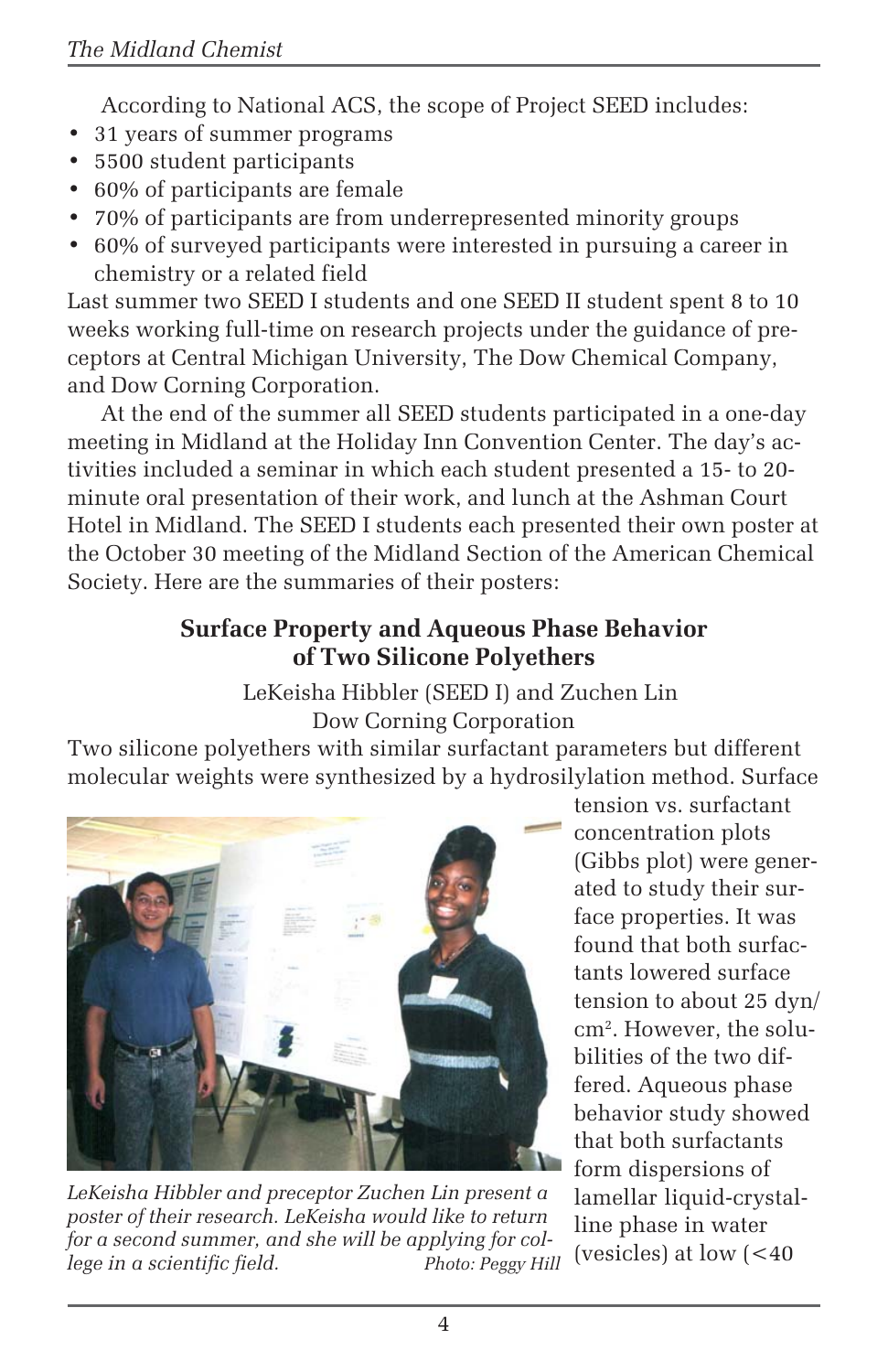wt%) surfactant concentrations. At higher concentrations, lamellar liquid-crystalline phases form for both surfactants. The details of phase behavior were discussed.

#### **Inhibition of Protein Aggregation by Cyclodextrins**

Annabelle Brooks (SEED II) and Ajit Sharma Department of Chemistry, Central Michigan University Protein aggregation is a common occurrence that poses many practical problems in the manufacture, handling, and storage of proteins. The production of recombinant proteins often involves a folding step which is hampered by protein aggregation. Storage of protein pharmaceuticals sometimes results in aggregation thus decreasing the bioavailability of the active protein drug.

In the clinical setting, serum samples with high immunoglobulin M levels tend to aggregate during analysis, resulting in erroneous laboratory results. One approach to this problem is the use of a class of macrocyclic sugar additives known as cyclodextrins. The effect of cyclodextrins with different chemistries such as charge, ring size, and molecular weight on the aggregation of hemoglobin, amylase, albumin, and immunoglobulin M was presented. Interaction of cyclodextrins and proteins was evaluated by ultraviolet spectroscopy and electrophoresis.

#### **Alkali Swellable Latex Method Validation and Metered Size Press Database Optimization**

Sandrena Hall (SEED I) and Joann Surma The Dow Chemical Company

The objective of the alkali swellable latex (ASL) project was to determine the reproducibility of a method that assesses ASL viscosity response over a wide pH range. Three different ASL latexes were used to establish the precision of the method. Output from the methods and the statistical analysis of the data were covered. The metered size press



*Sandrena Hall and preceptor Joann Surma explain their SEED research project. Sandrena hopes to participate in SEED again this summer and plans to attend college to study a scientific field. Photo: Peggy Hill*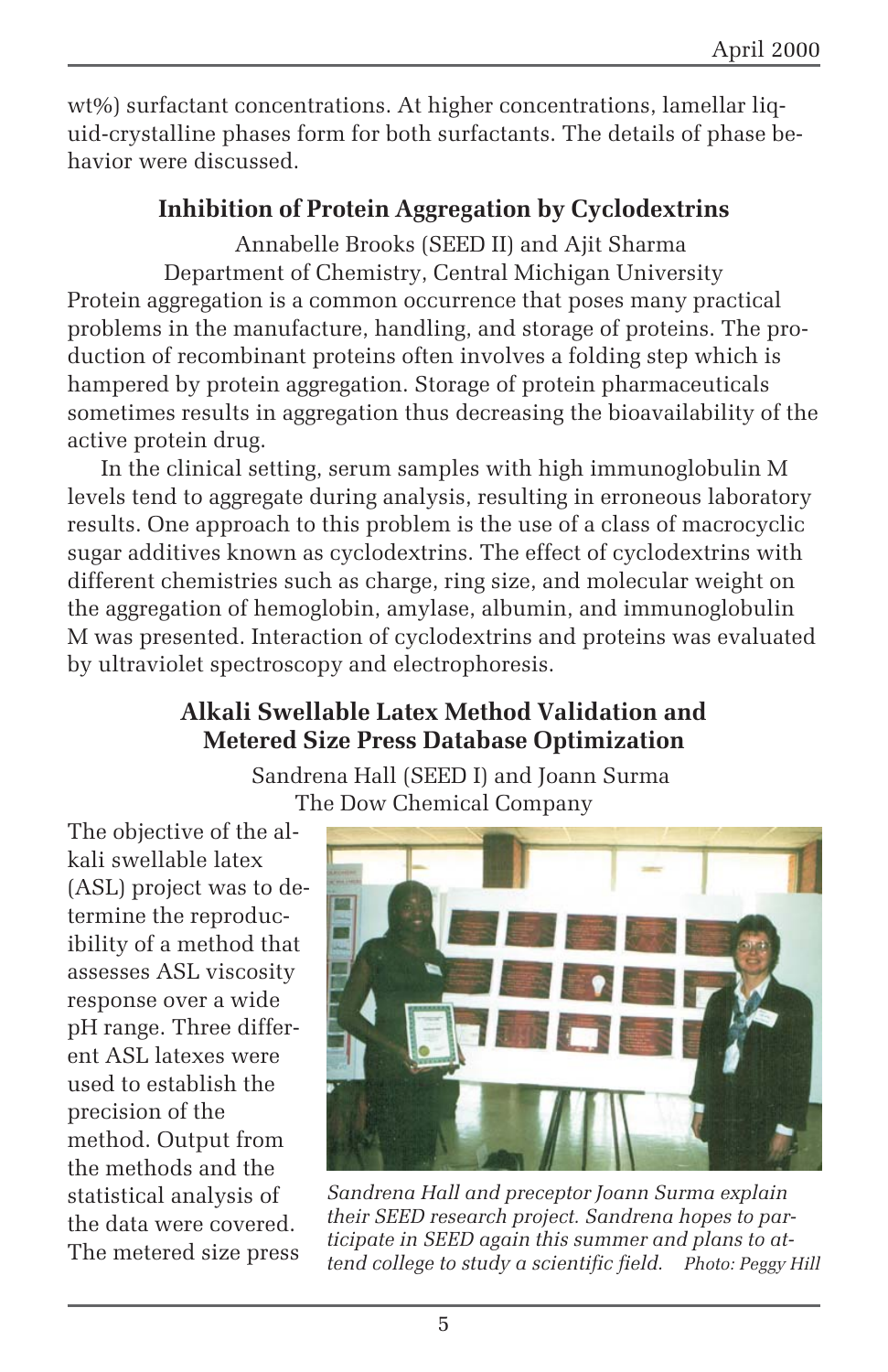database optimization project involved clean up and updating of data used in a searchable Access database. Data format was standardized and content of the database was updated to include present information. A demonstration of the database was available for review.

Would you like to become a preceptor or assist with Project SEED in other ways? Find out more about the program from http://www.acs.org/ education/student/projectseed.html or contact Peggy Hill at m.r.hill@cmich.edu.

# **Great Gift Idea**

*By Tina Leaym*

**Here's something for teachers, new parents, or birthday party activi-**<br>ties. *Or* buy it for kids and grandkids: *The Ultimate Book of Kid Concoctions: More Than 65 Wacky, Wild & Crazy Concoctions* by John E. Thomas, Danita Pagel, ISBN 0966108809, list price \$14.95 (discounted on the Web).

The book contains recipes for sidewalk chalk, lip-gloss, snow paints, and more than 60 other cool things!

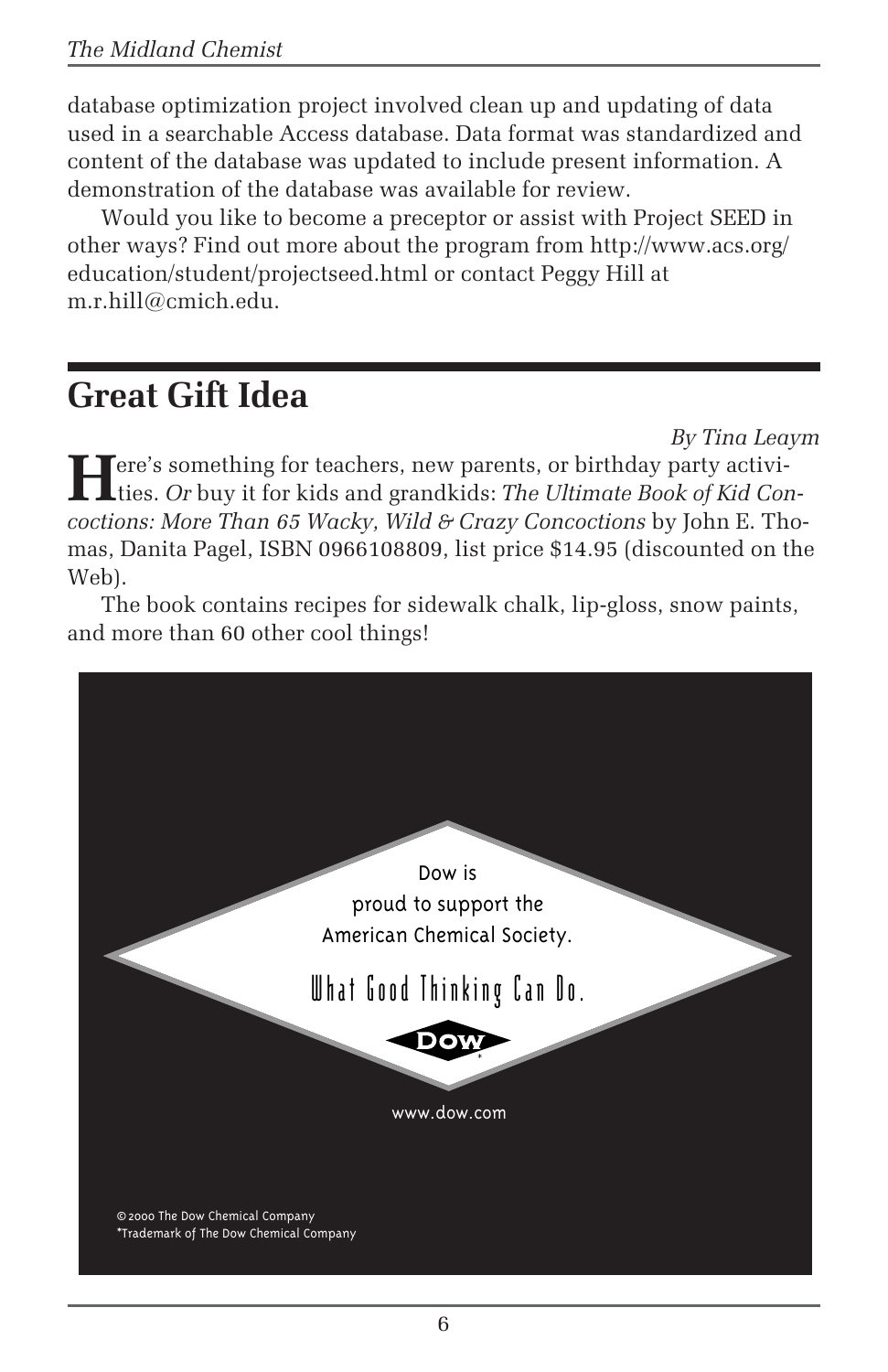### **MIT Professor Plans Lectures and Dinner Presentation**

**D**r. Edwin (Ned) Thomas of MIT will give a series of lectures on polymer morphology as the Turner Alfrey Visiting Professor at the Michigan Molecular Institute from May 15 to 19. Dr. Thomas will also give a dinner presentation May 16 during a joint meeting of the Midland Section of ACS and the Mid-Michigan Section of SPE. The Midland Section of ACS and the Mid-Michigan Section of SPE are among the sponsors of Dr. Thomas's visit.

Dr. Thomas is the Morris Cohen Professor of Materials Science and Engineering at MIT. He has been at MIT since 1989, and was at the University of Massachusetts from 1982 to 1989. He received his B.S. in mechanical engineering and engineering science from the University of Massachusetts in 1969 and his Ph.D. in materials science from Cornell University in 1974. Professor Thomas's honors and awards include the Special Creativity Award of the National Science Foundation (1996 and 1988), the High Polymer Physics Prize of the American Physical Society, the American Chemical Society Creative Polymer Chemist Award in 1985, and Fellow of APS, 1986. More information can be found on Professor Thomas's MIT web site at: http://www-dmse.mit.edu/people/faculty/ elt/.

Registration information for the lecture series and the dinner presentation is given below:

#### **Lectures on Polymer Morphology**

#### **Course number:** 1027

#### **Credit hours:** 1

**Dates/times:** Monday-Friday, May 15-19, 3:00 -6:00 p.m.

- **Credit/audit:** Auditors register directly through MMI. MMI courses may also be taken for credit through Central Michigan University, Michigan Technological University, and Saginaw Valley State University. To receive credit, first matriculate with your cognizant educational institution. For further information, contact your graduate advisor. It is recommended for every hour of lecture time, approximately three hours of study will be needed to develop proficiency in the subject.
- **Registration:** At least one week in advance of the course date. Call 517- 832-5555 ext. 0 for forms.
- **Course fee:** \$250 for each credit hour. Those students taking the course for credit pay the appropriate graduate credit hour rate from their institution.

**Turner Alfrey Professorship:** There is no course fee for auditors taking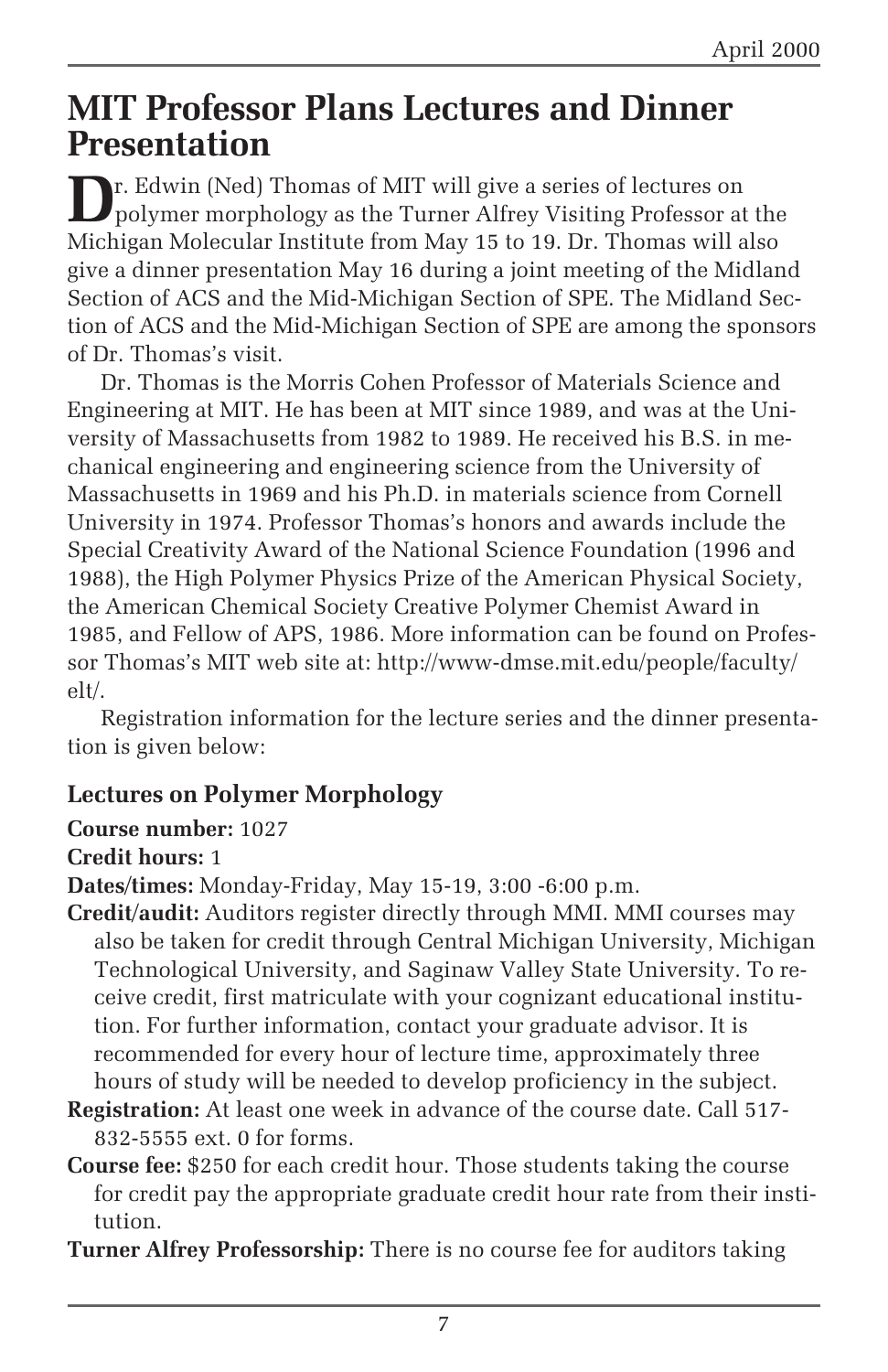MMI course 1027 if they are members of organizations participating in the Turner Alfrey Visiting Professorship Program (Dow Chemical, Dow Corning, Saginaw Valley State University, Central Michigan University, Michigan State University, the Midland Section of ACS, and the Mid-Michigan Section of SPE). For all others, the regular course fee of \$250 will be required at the time of registration. **All participants must register.**

#### **Dinner Presentation**

**Title:** "Hi-tech Developments Utilizing Block Copolymers"

- **Synopsis:** Drawing on his broad areas of interest including polymer engineering, the effects of processing on polymer microstructures, and the optical properties of block copolymers; Dr. Thomas will highlight some recent hi-tech developments that utilize block copolymers.
- **Location:** Ashman Court Hotel, Meeting room 8-9. The Ashman Court Hotel is located in downtown Midland, at 111 W. Main (the corner of Main and Ashman streets). Telephone: 517-839-0500.

| Dates/Times: | Tuesday, May 16 |         |  |
|--------------|-----------------|---------|--|
|              | 6:00 p.m.       | Social  |  |
|              | $6:30$ p.m.     | Dinner  |  |
|              | $7:30$ p.m.     | Program |  |

**Reservations:** Reservations can be made using the form below via telephone (Ms. Burris Ghoston, Dow Chemical, 517-636-3979), fax (Ms. Burris Ghoston, Dow Chemical, 517-638-1684), or e-mail (Russ Peters, rbpetersir@dow.com). Reservations must be received by 12:00 noon on Tuesday, May 9<sup>th</sup>.

> \$20.00 for all SPE & ACS members with reservations \$ 8.00 for SPE & ACS student members with reservations

\$11.00 for all other students with reservations

\$23.00 for all others—nonmembers and any without reservations

| <b>ACS/SPE Meeting Registration Information</b> |                         |  |
|-------------------------------------------------|-------------------------|--|
| Name of attendee                                |                         |  |
| Company/affiliation                             |                         |  |
| Telephone                                       |                         |  |
| ACS member? Y N                                 | ACS student member? Y N |  |
| SPE member? Y N                                 | SPE student member? Y N |  |
|                                                 |                         |  |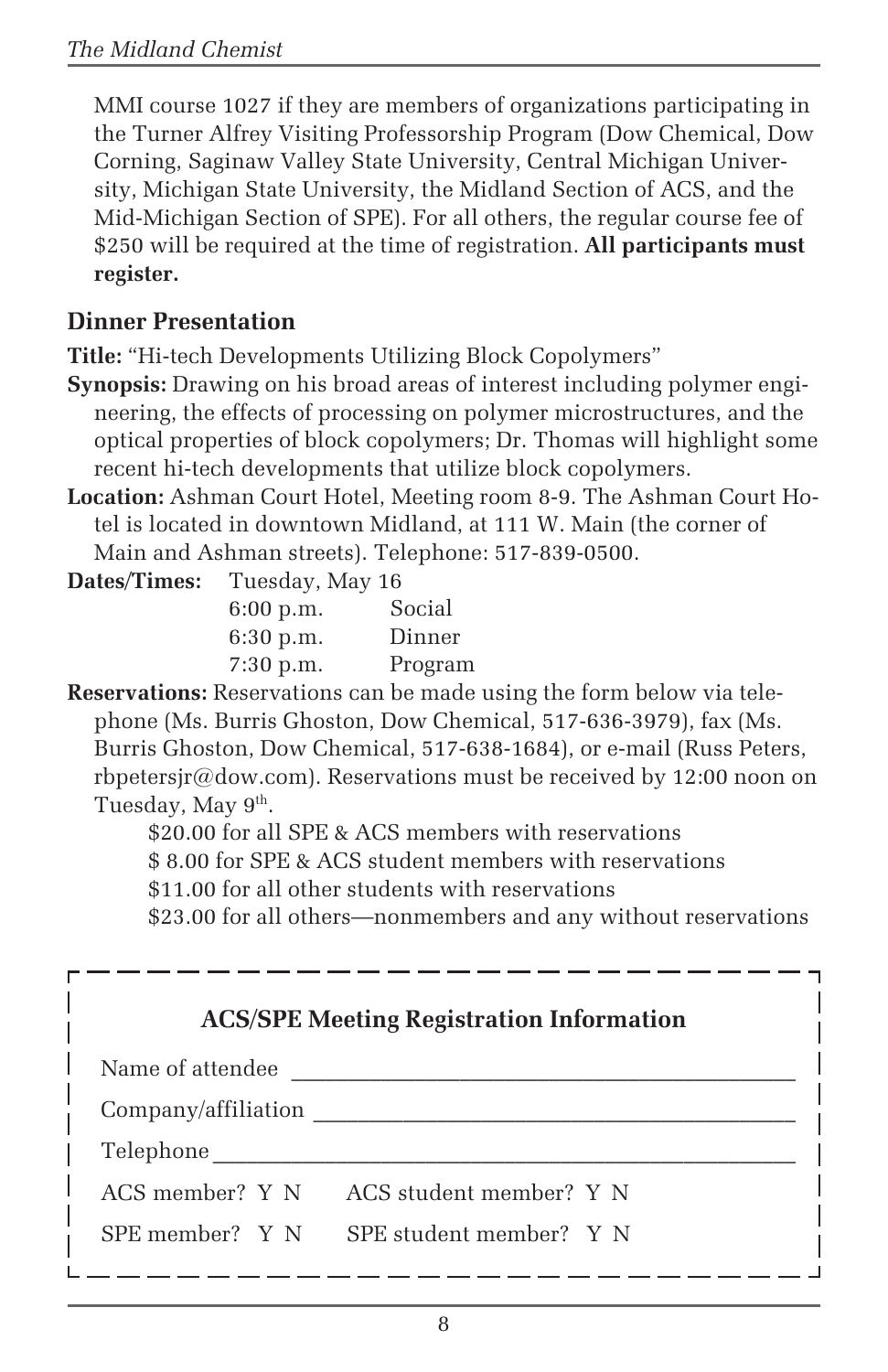# **ACS Midland Section Committee Members**

*By Wendell Dilling*

**Parrying out the varied activities of the Midland Section requires the** work of many members. In appreciation of their efforts, we are listing their names in this issue of *The Midland Chemist*. If you have questions regarding Section activities, please contact any committee chair. Their phone numbers, addresses, and e-mails are listed on the Leaders page of the Midland Section web site. If you are interested in helping with any of these activities, please contact the committee chair or the Section Chair [631-1621 (h), 774-3955 (o), wendell.l.dilling@cmich.edu].

#### **Committees on Internal Matters**

| Executive                          |                                |
|------------------------------------|--------------------------------|
| Wendell L. Dilling, Chair          | George W. Eastland, Vice-Chair |
| Debora F. Bergstrom                | Connie J. Murphy               |
| Ann F. Birch                       | Peter C. Qian                  |
| Tina M. Leaym                      | Philip J. Squattrito           |
| Membership Growth and Retention    |                                |
| Connie J. Murphy, Chair            | Joann E. Surma, Database Mgr.  |
| Long-Range Planning                |                                |
| Debora F. Bergstrom, Chair         |                                |
| Historian                          |                                |
| Wendell L. Dilling, Historian      | Robert E. Kohrman, Assistant   |
| Corporate Agent                    |                                |
| Patricia Dreyfuss, Corporate Agent |                                |

#### **Committees on Communications**

| The Midland Chemist                |                                 |
|------------------------------------|---------------------------------|
| Ann F. Birch, Editor               | Kerry Pacholke, Ad Coor.        |
| Vicki Sible, Publishing Coor.      | Dave Baker, Writer              |
| Scott Reeves, Photo Coor.          |                                 |
| Web Site                           |                                 |
| Lang Xu, Webmaster                 |                                 |
| Publicity/Public Relations         |                                 |
| Kermit Kwan, Chair                 | Chitra Subramaniam, Vice-Chair  |
| Dick Van Effen                     |                                 |
| Government Affairs                 |                                 |
| Walter E. Rupprecht, Chair         | Deb Bergstrom, Vice-Chair       |
| <b>Technical Society Interface</b> |                                 |
| Eldon L Graham, Chair              | Elizabeth McQuiston, Vice-Chair |
| Dick Van Effen                     |                                 |
|                                    |                                 |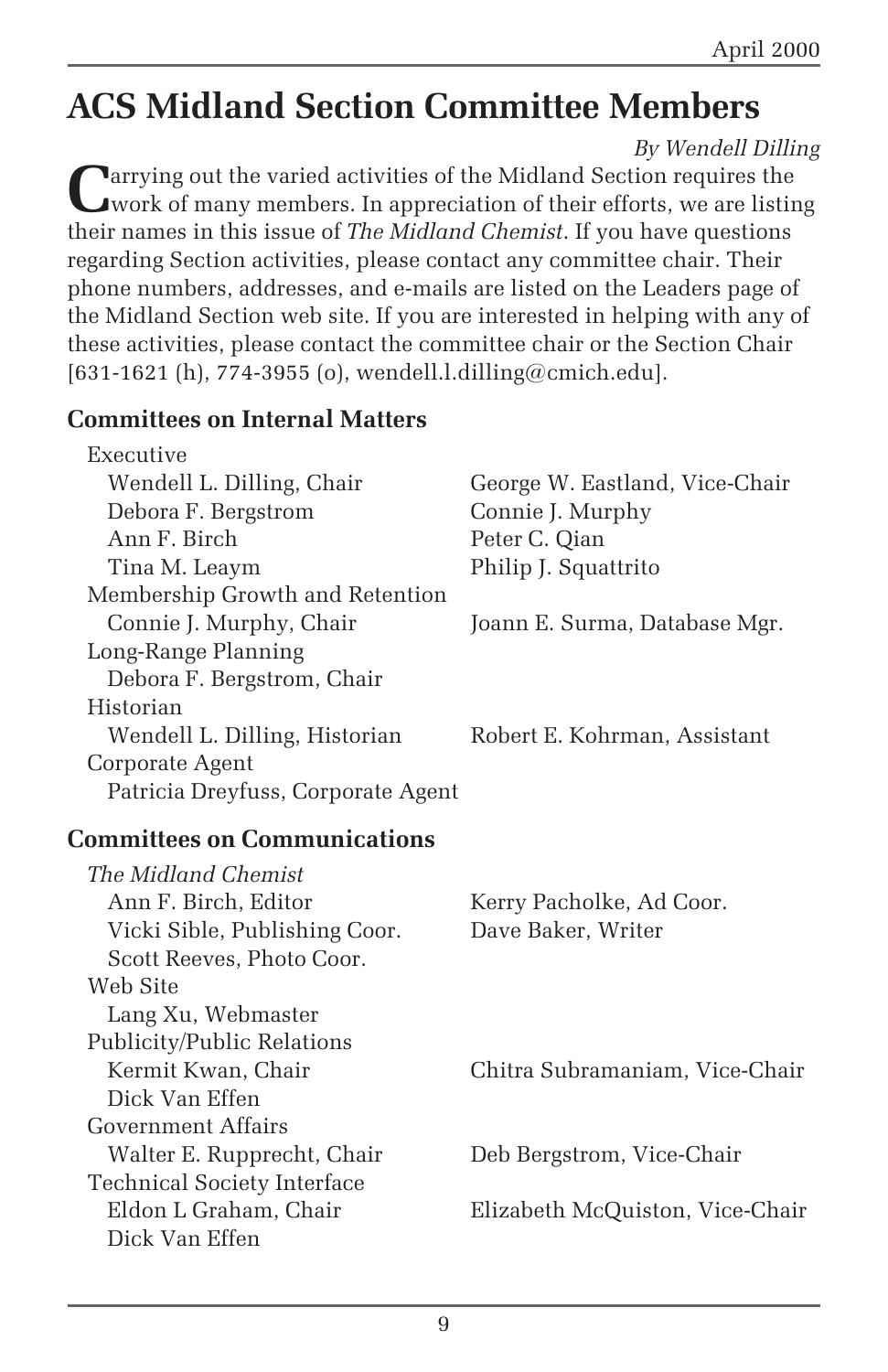Bob Bailey Robert Hotchkiss Deb Bergstrom Ted Skinner Vern Fauver

John D. Oleson, Chair Victor Atiemo-Obeng, Vice-Chair

#### **Committees on Member Assistance and Recognition**

| Careers and Professional Relations |                        |
|------------------------------------|------------------------|
| Sarah S. Snow, Chair               | Don Miller, Vice-Chair |
| Andrea Wetmore                     |                        |
| Awards                             |                        |
| Philip J. Squattrito, Chair        | Sue Perz, Vice-Chair   |
| Anton Jensen                       | Janet Smith            |
|                                    |                        |

#### **Committees on Member Programs and Activities**

Program George W. Eastland, Chair Estelle Lebeau Eldon Graham Anil Saxena Anton Jensen John Warriner Eric Joffre Fall Scientific Meeting Fredrick W. Vance, General Chair Dean Millar, Program Chair Andrew Wood, Facilities Chair Pete Dreyfuss, Registration Chair Don Miller, Keynote Chair and ACS Workshop Sarah Snow, ACS Workshop Dave Karpovich, Symposium Chair Eric Joffre, Symposium Chair Charles Roberts Industry Relations Jerry D. DeVrieze, Chair Anil Saxena Gary Buske

#### **Committees on Public Education and Student Programs**

| National Chemistry Week |  |  |
|-------------------------|--|--|
| Gretchen S. Kohl, Chair |  |  |
| John Blizzard           |  |  |
| Julie Eaton             |  |  |
| Chemistry Olympiad      |  |  |
| Edmund W. Benson, Chair |  |  |
| Dave Baker              |  |  |

Todd Hogan Joan Sabourin Marvin Tegen

Estelle Lebeau Richard Moreau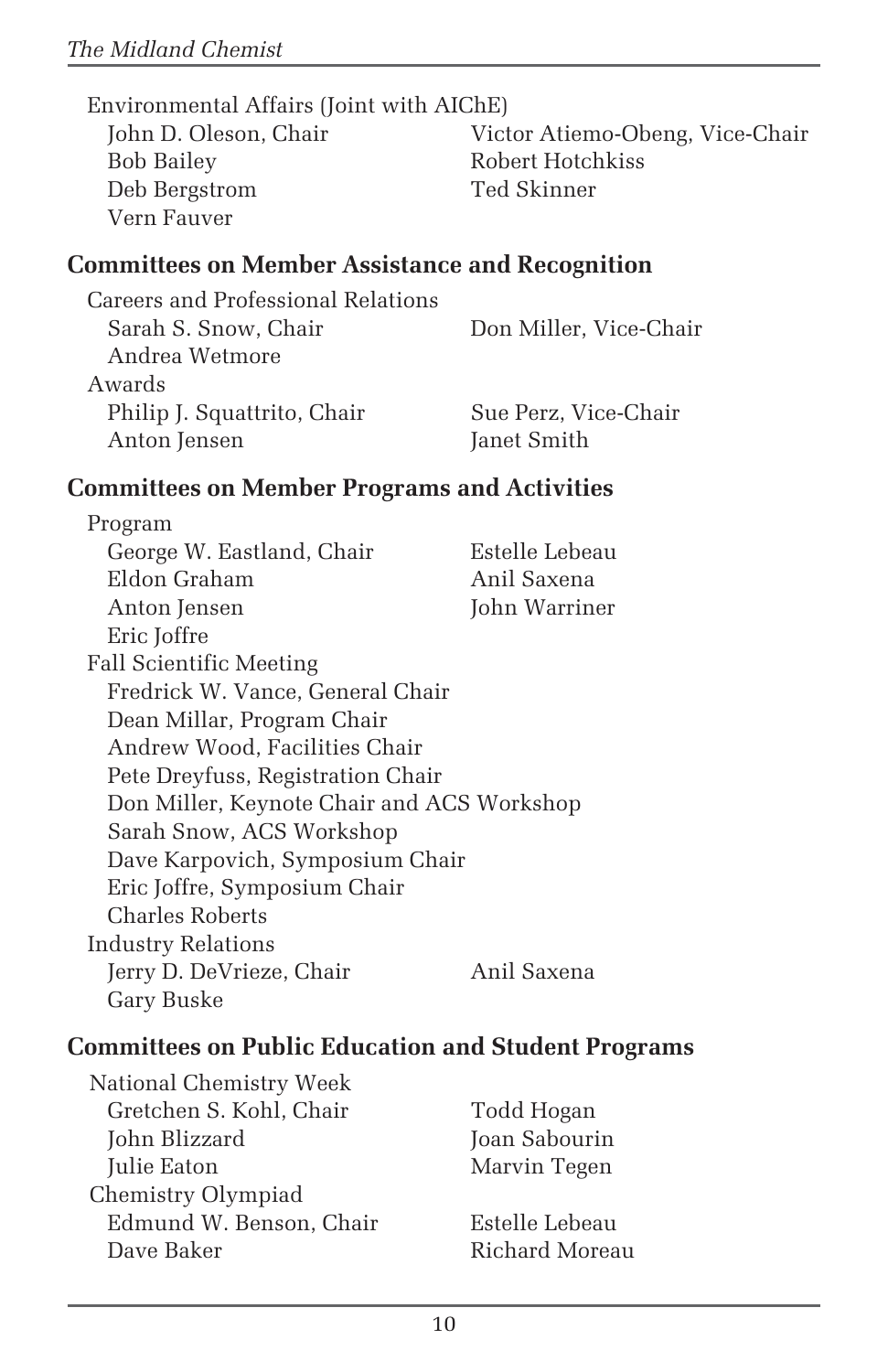Sci-Fest David L. Stickles, Chair Debbie Milbrandt Dick Anderson Brian Murdoch Stephanie Anderson Connie Murphy Tina Leaym Joan Sabourin Wendy Mallory **Janet Smith** County Fair Booth Brian Murdoch, Chair Project Science Literacy John Blizzard, Chair Marvin Tegen, Vice-Chair Dave Baker Joan McMahon Karol Childs Paul Popa Drew Colenrander Chuck Roth Claudia Douglass Joan Sabourin Julie Eaton Cheryl Schultz Mike Ferrito Richard Skochdopole Todd Hogan Janet Smith Gretchen Kohl Project SEED Margaret A. Hill, Chair **Andrew Christ, Vice-Chair** Minority Affairs Linneaus C. Dorman, Chair Forest Busby Joan Sabourin, Consultant Mike Garlick Wanda Stringfield, Consultant Charles Infante Jennifer Little, Liaison (NOBCChE) Deb Bergstrom Peggy Hill, Liaison (Project SEED Committee)

#### **Affiliate Group**

Mid-Michigan Technicians Group Janet M. Smith, Chair Phyllis Anderson, Chair-Elect Cathy Curtis, Secretary Karen Balwinski, Treasurer Kerry Pacholke, Elected Delegate Dave Stickles, Elected Delegate Debbie Milbrandt, Director (1st term) Sue Perz, Director (1st term) Tina Leaym, Director (2nd term) Rebecca Hall, Director (2nd term)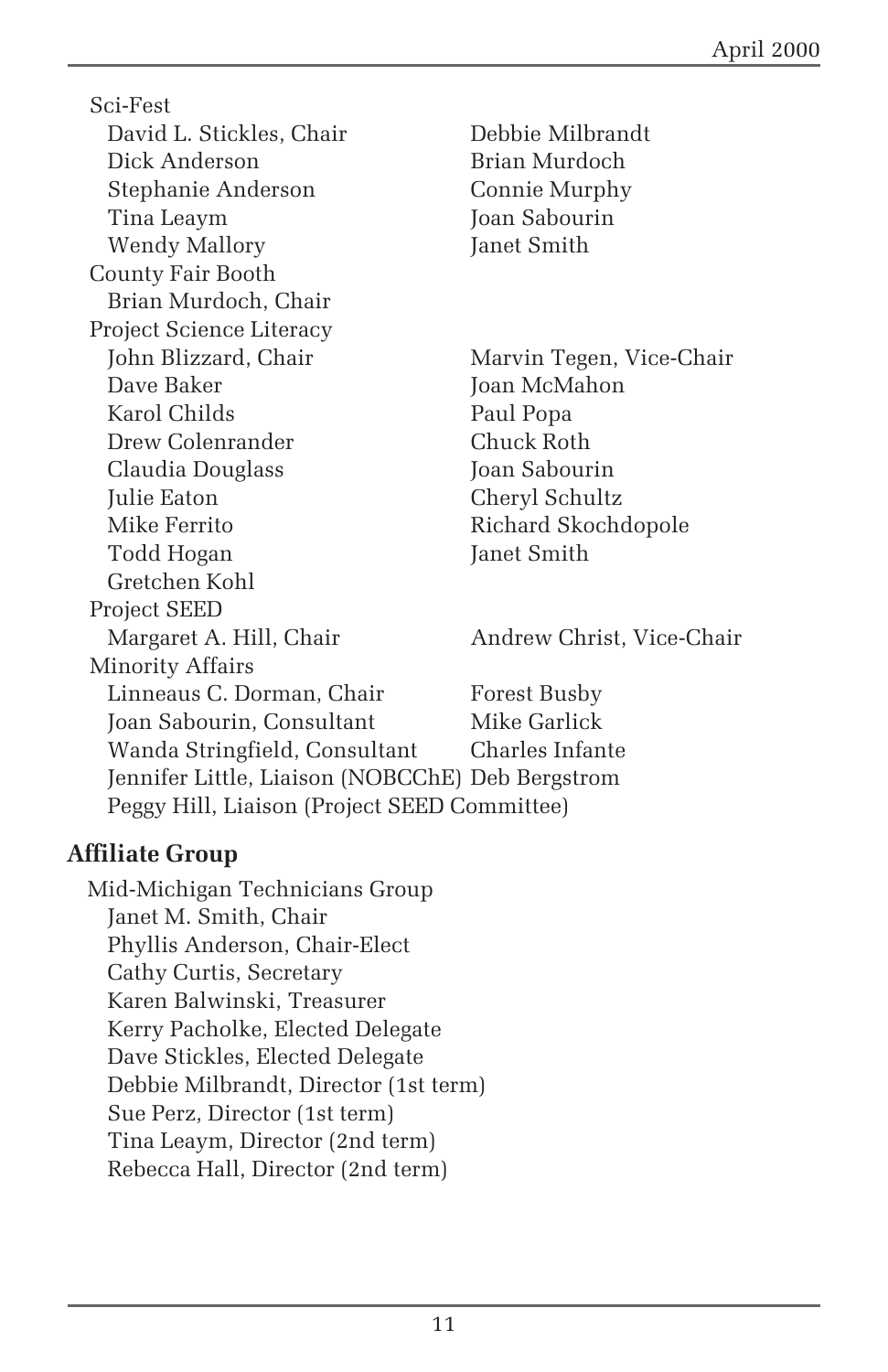## **Dow Corning and ACS Present 33rd Organosilicon Symposium**

You and your colleagues are invited to attend the 33rd Organosilicon<br>Symposium to be held April 7–8, 2000, in Saginaw, Michigan. This symposium is held annually and is international in scope. Scientific sessions are chosen to be of interest to both industrial and academic chemists and include invited lectures, contributed papers, and posters. This year's symposium will be held at Saginaw Valley State University. For more information, check the web site http://www.sisymp.com/

Also featured is the 33rd Organosilicon Symposium banquet and presentation, featuring Dr. John J. Fortman of Wright State University. Dr. Fortman will be showing "America's Funniest Chemical Videos: Dazzling Demos and Videotaped Bloopers."

The banquet and presentation are co-sponsored by the Organosilicon Symposium and the Midland Section of the ACS, and are open to all.

The banquet will be held Saturday, April  $8<sup>th</sup>$ , in the second floor Curtiss Hall Banquet Rooms at Saginaw Valley State University. The banquet includes a cocktail hour from 6:30–7:30 p.m., followed by dinner and our after-dinner speaker. Banquet tickets may be purchased for \$30 each. Please make out checks to: 33rd Organosilicon Symposium. Ticket orders should be sent to:

> Attn. Brenda Yaworski C042M2 Dow Corning Corporation PO Box 994 2200 W Salzburg Rd Midland MI 48686-0994

Please enclose the form below with your ticket order. Those who order banquet tickets will receive a receipt through the mail. Preprinted name tags will be issued at the door. The original deadline for banquet tickets was March 22nd, but the deadline has been extended for readers of *The Midland Chemist* until **April 4**. Seating capacity, however, may be limited. For questions regarding banquet tickets or late reservations, call Brenda at 517-496-5496.

| 33rd Organosilicon Symposium Banquet, April 8, 2000 |                  |  |
|-----------------------------------------------------|------------------|--|
| Name:                                               |                  |  |
| Address:                                            |                  |  |
| Telephone:                                          |                  |  |
| Name of $guest(s)$ :                                |                  |  |
| Number of tickets:                                  | Amount enclosed: |  |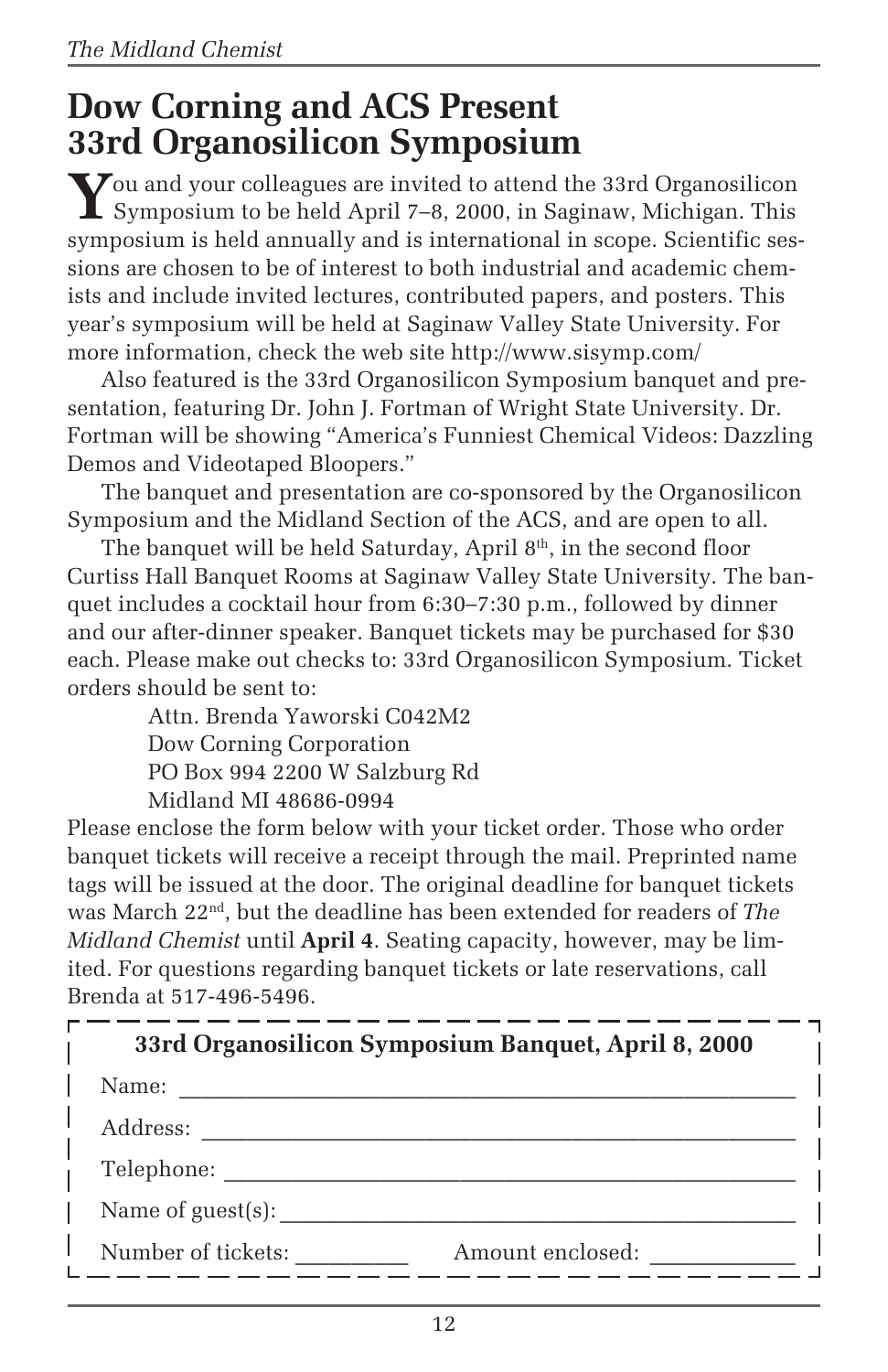## **Mid-Michigan Technician Group Offers Help with Stress**

*By Tina Leaym*

**S**tressed out? Other than hit the bottle, what can we do? "Modern" times have "progressed" to the point where we're all under a lot of stress. Maybe it's time to take care of it before it affects your health. You now have some tools to work with if you attended MMTG's Feb-

ruary lunch seminar. Zigmond Kozicki of Mid-Michigan Health talked to about 60 technicians, giving advice on handling the everyday assaults on your sanity. He emphasized coping strategies, controlling pressures with choices, and extinguishing daily fires.

If you need to talk with someone about stress or any other concerns, try confidential



*Zigmond Kozicki gave pointers on dealing with stress to Midland-area technicians in a recent MMTG seminar. Photo: Brian Murdoch*

Employee Assistance Services. Dow Corning employees can call 517-633- 0580; Dow Chemical employees can call 517-636-3883. For a copy of Zigmond Kozicki's slides, call MMTG Chair Janet Smith at 496-6860.

MMTG has several other activities planned for technicians, including a seminar for beginning investors and a microbrewery tour. MMTG is a local group affiliated with ACS that promotes the technician profession and serves the technician community.



- **Competitive Analysis**
- **Unknown Identification**
- **Additive Analysis**
- **Taste & Odor Analysis**
- **Color Body Identification**

Contact: Andrew Wood • 517-832-5555 ext 563 E-mail: wood@impactanalytical.org www.impactanalytical.org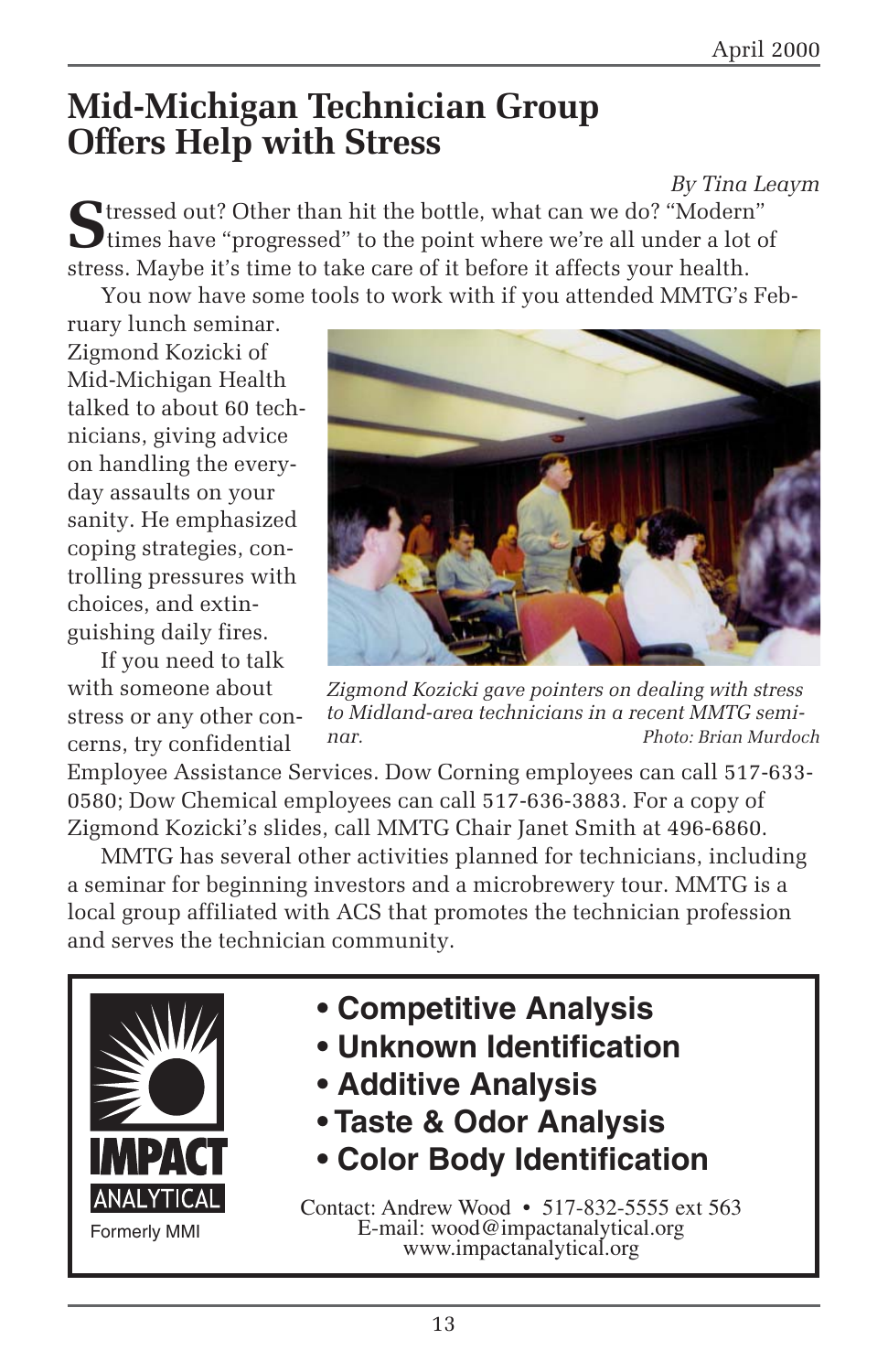### *Spotlight on a New Midland Section Member* **Eric Hill now with Impact Analytical**

#### *By Connie Murphy*



**E**ric Hill received his bachelor's degree from the University of Michigan-Flint in May 1999. He did undergraduate work with Dr. James Ames focusing on synthesis of various strychnos alkaloid compounds. His first post-college

employment was at the Akzo-Nobel paint company in Pontiac as a QC chemist. He worked there for four months, and then received an offer from Impact Analytical at MMI in Midland. He is currently a separations chemist there focusing on mass spectrometry.

Eric and his family reside in Frankenmuth. He has been happily married to Susan for 3.5 years. Sue teaches chemistry, biology, and physics at Heritage High School in Saginaw. Her eight-year-old son, Tyler, plays soccer, basketball, and baseball besides playing with his many neighborhood friends. Eric enjoys outdoor activities such as hunting, fishing, hiking, and camping. He plays basketball and softball and enjoys coaching Tyler in soccer.

#### *Why did you join the ACS and what do you expect from the local section?*

"I joined the ACS in May of '99 when I graduated from college. My main motivation to join was to keep up-to-date on the latest news in the chemical world. I enjoy the many ACS publications, including *C&E News*, and *Analytical Chemistry*. I expect my local section to keep me informed of local chemical interests, and to provide me with local contacts in the chemical community. I hope to become involved in the Midland Section on an administration level in the near future."

### **New Midland Section Members**

*By Connie Murphy* "Welcome!" to the following people who have either recently joined the American Chemical Society or transferred into the Midland Section:

- Chad M. Bannan
- Shawn Burgard
- Peter P. Chrapkiewicz
- Jennifer Ehlert
- Virginia M. Guerin
- Herschel H. Reese
- Jay D. Romic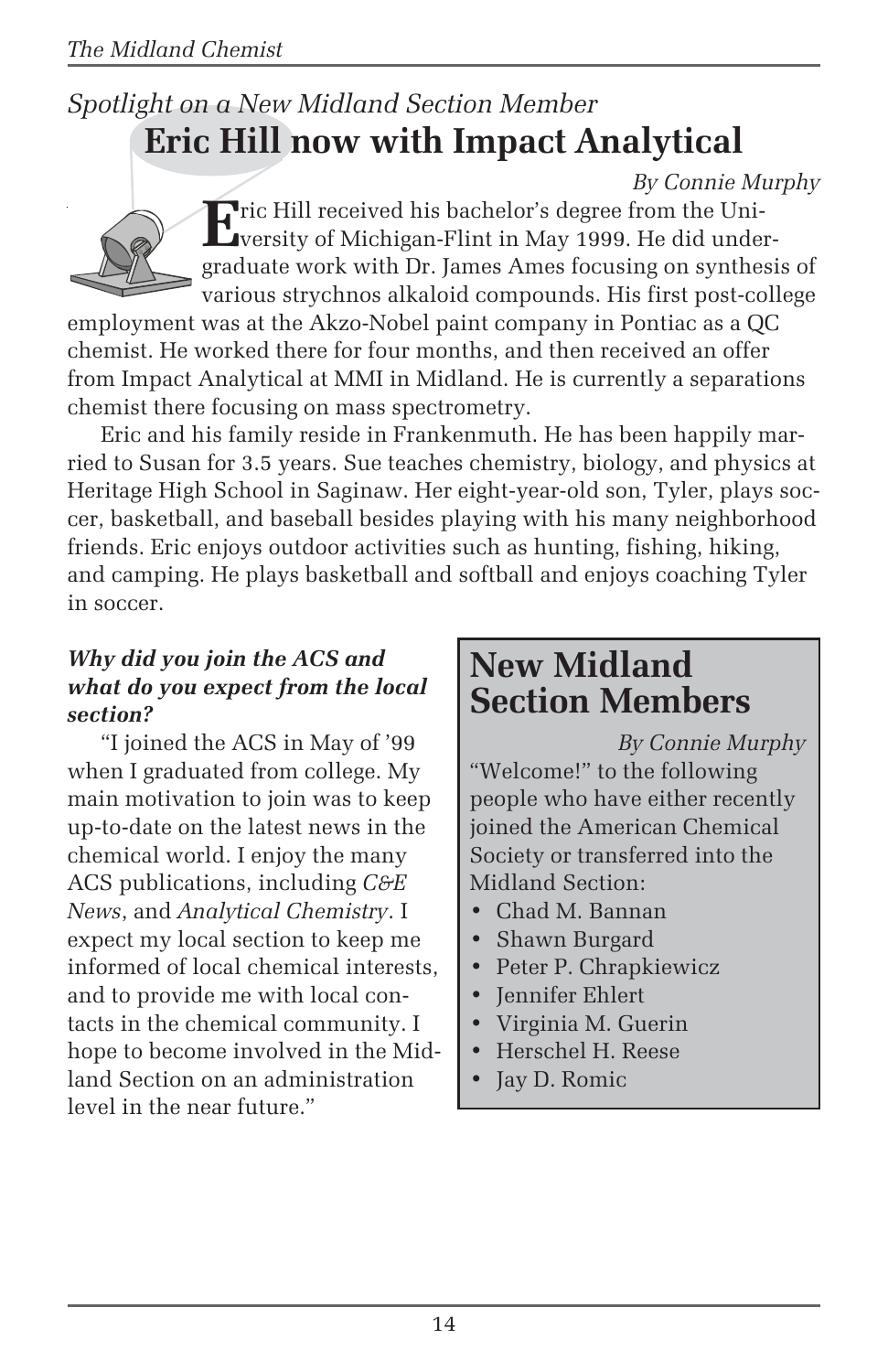### **Spring Science Education Recognition Dinner**

Wednesday, April 19, 2000 6:00 p.m. to 9:00 p.m.

47 Building Cafeteria, The Dow Chemical Company

Midland, Michigan

Program: 6:00 p.m. Mixer

6:30 p.m. Buffet Dinner

7:30 p.m. Program

8:00 p.m. Awards Presentations—Teachers and students will be recognized for their outstanding achievements in science education.

The cost of the dinner is \$14.00 per person and includes appetizers, dinner, dessert, and beverage. Please respond using the form below. Your res-



contact Phil Squattrito at 517-774-4407 or p.squattrito@cmich.edu.

*To reserve a place at the 2000 Spring Science Education Recognition Dinner, return this form with payment by April 7, 2000 to* Phil Squattrito, Department of Chemistry, Central Michigan University, Mt. Pleasant MI 48859.  $Name(s):$ Affiliation: \_\_\_\_\_\_\_\_\_\_\_\_\_\_\_\_\_\_\_\_\_\_\_\_\_\_\_\_\_\_\_\_\_\_\_\_\_\_\_\_\_\_\_\_\_\_\_\_ Address: \_\_\_\_\_\_\_\_\_\_\_\_\_\_\_\_\_\_\_\_\_\_\_\_\_\_\_\_\_\_\_\_\_\_\_\_\_\_\_\_\_\_\_\_\_\_\_\_\_\_

Phone/Email: \_\_\_\_\_\_\_\_\_\_\_\_\_\_\_\_\_\_\_\_\_ ACS member? Y N

Enclose payment of \$14.00 per person. Checks should be payable to "Midland Section ACS."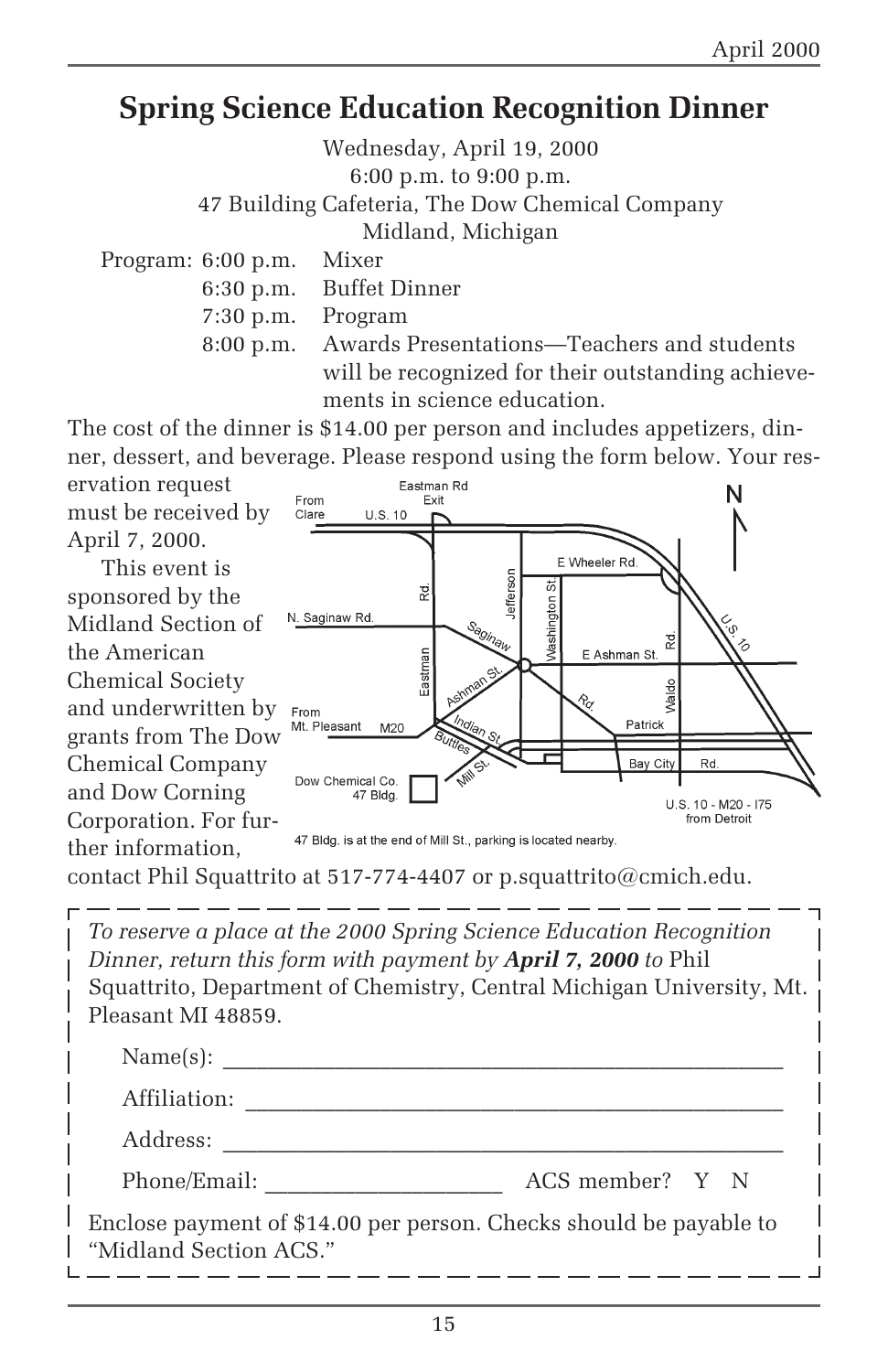## **Central Regional Meeting Just Around the Corner**

**P**lan now to attend the 32nd Central Regional Meeting (CMACS 2000),  $\blacksquare$  to be held May 16–19 at the Northern Kentucky Convention Center in Covington (across the Ohio River from Cincinnati). The Cincinnati Section is host.

The advance registration form can be accessed from the meeting web site (www.cmacs2000.org) or from the meeting program in the March 27 issue of *C&E News*.

The meeting will feature over 40 invited symposia, with topics including pharmaceutical analysis, antimicrobial agents, chemical education for the year 2000, new inorganic materials, molecular recognition, green processes, and nonlinear optical spectroscopy.

As part of a two-day symposium on chemical sensors, the CMACS 2000 Award in Chemical Sensors will be presented to Leland C. Clark, Jr., Professor Emeritus, University of Cincinnati. Sponsored by YSI, Inc., the award recognizes Prof. Clark's pioneering work.

The ACS Central Region will present four Industrial Innovation Awards (in the areas of polymers, pharmaceuticals, environmental chemistry, and chemical engineering) and one High School Chemistry Teaching Award at a special Awards Symposium and Banquet.

A program for undergraduates, entitled "From Classroom to Career," will feature a Graduate School Fair in which representatives from invited chemistry departments will participate, and a poster session for ACS Student Affiliates.

CS Career Services will hold a two-day Regional Employment Clearinghouse, conduct one-on-one résumé review sessions by appointment, and present three hour-long miniworkshops: "Targeting the Market," "Résumé Preparation," and "Interviewing Skills."

Three high-quality, reasonably priced short courses/workshops are scheduled for the Monday and/or Tuesday preceding the meeting:

- Laboratory Safety Workshop
- Analytical Organic Mass Spectrometry
- Organic Synthesis: Modern Methods & Strategies

Rounding out the meeting are a first-class vendor exhibit and several exciting social activities, including a riverboat dinner cruise on the Ohio, a tour of the Newport (KY) Aquarium, and Cincinnati Reds baseball.

We hope you'll participate in CMACS 2000 and help make it the best regional ACS meeting ever. Keep up to date via the meeting web site: www.cmacs2000.org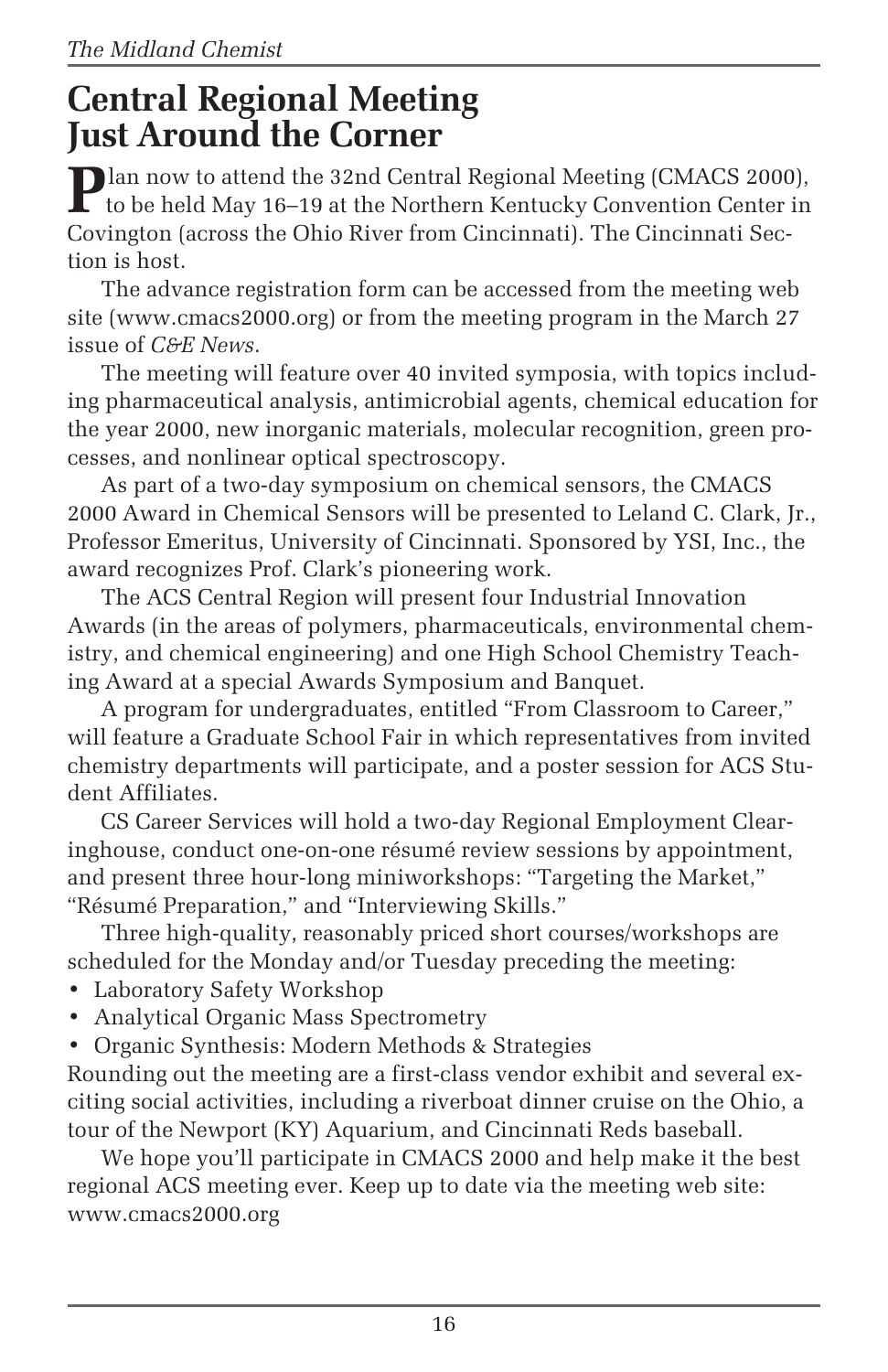# **To Readers of** *The Midland Chemist*

 *By Ann Birch*

**Y**ou'll notice that this is the "April" issue instead of the expected "March" issue. We have decided to revise our calendar for *The Midland Chemist* to make it easier to get each issue to you in a timely manner. Previous calendars have worked around major ACS events, which has often required issues to be published at different times of the month. In addition, the time it takes to get mail through corporate or university internal mail systems can be unpredictable, adding to delivery times.

Our goal is to get each scheduled issue to you by the first working day of the scheduled month, allowing some extra time for corporate and university mail systems. Be sure to check out *The Midland Chemist* as soon as it arrives—at times we get word of events that would be of interest to Midland Section members, but not a lot of lead time to publish them.

The Midland Section web site has the complete editorial calendar. Here's an abbreviated list of issue dates for 2000:

| <b>Issue</b>              | Copy deadline | <b>Issue delivered</b> |
|---------------------------|---------------|------------------------|
| May, Vol. 37, No. 3       | April 5       | May 1                  |
| June, Vol. 37, No. 4      | May 8         | June 1                 |
| August, Vol. 37, No. 5    | July 6        | August 1               |
| September, Vol. 37, No. 6 | August 8      | September 1            |
| October, Vol. 37, No. 7   | September 6   | October 2              |
| December, Vol. 37, No. 8  | November 7    | December 1             |

# **ChemPuzzler**

*By Marcia Dilling*

**Fere is a test of your puzzle**meister skills. We'll provide the solution in the next issue of *The Midland Chemist*.

#### **Across:**

- 1. plural of carbon
- 2. elemental exclamation by four chemists
- 3. bone element row
- 4. yttrium quad

#### **Down:**

- 1. replicate
- 2. trace
- 3. C&EN article
- 4. make another journal article

|   | $\overline{\mathbf{2}}$ | 3 | 4 |
|---|-------------------------|---|---|
| 2 |                         |   |   |
| 3 |                         |   |   |
| 4 |                         |   |   |